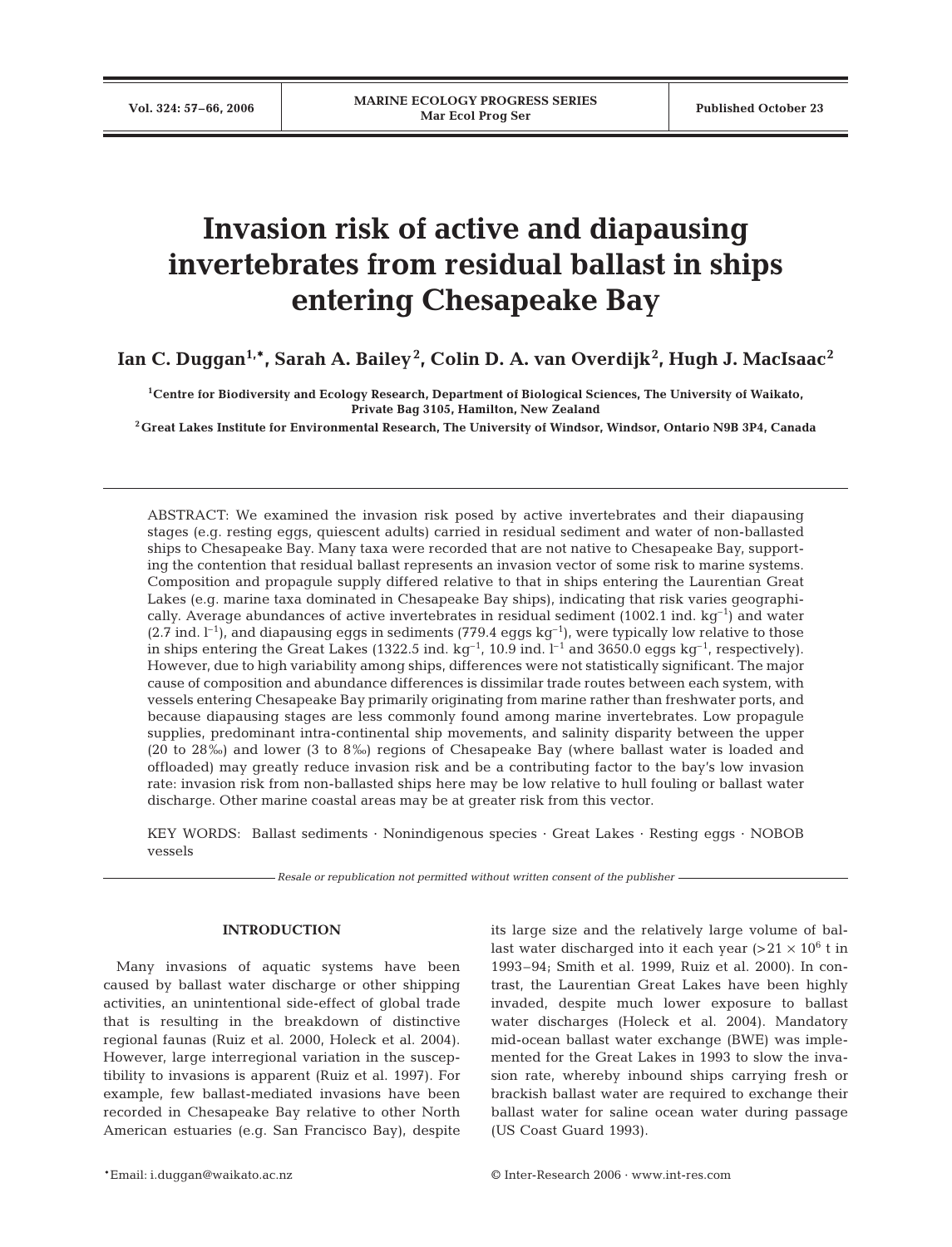Despite BWE implementation, a number of new nonindigenous species (NIS) have been recorded in the Great Lakes since this time (Holeck et al. 2004). One pathway potentially contributing to this pattern are ships in 'no-ballast-on board' (NOBOB) status (Bailey et al. 2003, 2005a, Duggan et al. 2005). These ships are exempt from BWE legislation because they enter the system carrying cargo and are considered to have empty ballast tanks. However, due to structural and operational limitations, NOBOB vessels cannot completely empty their ballast tanks, but may carry ~60 t of residual water and sediments per vessel (Duggan et al. 2005). Inbound NOBOB vessels could introduce species as they load and discharge ballast water during multi-port operations. Typically, such ships load local ballast water when off-loading cargo, only to discharge this ballast water—now mixed with residual ballast—at the last port-of-call as outbound cargo is loaded.

Recent studies have found diverse assemblages of active invertebrates and their diapausing stages (i.e. life stages with low metabolic activity or arrested development, including encysted embryos or quiescent adults) in residual sediments and water of NOBOB ships entering the Great Lakes (Bailey et al. 2005a, Duggan et al. 2005). These have included species not present in the potential recipient system, and others that have established nonindigenous populations there since BWE was implemented. As such, NOBOB ships may provide an invasion risk to the Great Lakes without adoption of appropriate management practices. No comparable data exist on the identity and propagule supplies of NOBOB ships entering any other region. Because residual ballast may also contain species inhabiting saline water, these ships may convey a risk to coastal marine systems. Ballast loading and offloading patterns in coastal areas, such as in the lower and upper Chesapeake Bay (e.g. Drake et al. 2005), can be similar to those in the Great Lakes. However, vessels entering the Great Lakes and Chesapeake Bay differ in the geographic origin of ballast being carried; thus, a different composition and abundance of taxa in residual ballast might be expected. For example, ships entering the Great Lakes move predominantly to and from northern Europe, whereas those entering Chesapeake Bay mostly arrive from west Atlantic marine coastal ports (Colautti et al. 2003, Drake et al. 2005). A complete understanding of the invasion risk posed by NOBOB ships requires comparative data among regions.

Here we examine whether residual sediments and water of NOBOB ships provide a vector for introduction of NIS to Chesapeake Bay and marine coastal systems. We quantify the propagule supply (abundance, frequency) and composition of invertebrates and their diapausing stages associated with these residuals in NOBOB ships entering Chesapeake Bay, and make comparisons with equivalent data from the Great Lakes.

### **MATERIALS AND METHODS**

**Sample collection.** Residual ballast water samples were collected to examine composition and abundance of active invertebrates, and residual ballast sediment samples were collected to examine both active and diapausing invertebrates. Methodology was consistent with that used by Bailey et al. (2005a) and Duggan et al. (2005) for the Great Lakes, thus allowing for comparison between ships entering Chesapeake Bay and the Great Lakes. Sediment samples were collected from 11 ships and residual ballast water samples were collected from 10 ships entering Chesapeake Bay (i.e. at the first port-of-call) between 26 February 2003 and 30 June 2004. Vessels were boarded opportunistically, without regard to sources of ballast residuals. Water (50 l) was collected using a hand bilge pump, passed through a 30 µm mesh net, and the retained material was preserved in ethanol. Residual water temperature was measured *in situ* using a Fisher Scientific thermometer. Port water temperature was measured for comparison with residual ballast temperature. At least 4 kg of sediment was collected from at least 5 areas of each tank, usually along longitudinal shell frames away from drainage flows, using sterile scoops and spatulas. After exiting the ship, sediment was thoroughly stirred. Two 500 g subsamples were preserved in 95% ethanol for analysis of active invertebrates. Remaining unpreserved sediment was retained for analysis of diapausing invertebrates and pore water salinity; on return to the laboratory, salinity was measured using an optical refractometer after extraction of the supernatant by centrifugation of 200 g of unpreserved sediment  $(3300 \times q \text{ for } 15 \text{ min})$ . Information on ballast history and previous ports-of-call was obtained from the ships' crews.

**Laboratory procedures for active invertebrates.** In the laboratory, preserved sediment samples for the analysis of active invertebrates were washed through a 45 µm mesh sieve to remove fine sediment. Associated animals were subsequently removed from the remaining sediment by flotation in colloidal silica (density of 1.31 g cm<sup>-3</sup>), using centrifugation (900  $\times$  *g* for 5 min) to separate organic from inorganic particles, using the Ludox HS40 protocol of Burgess (2001). Animals in both sediment and water samples were enumerated and identified to the lowest level practical. We paid particular attention to Crustacea, a taxon with an extensive invasion history in both coastal marine (e.g.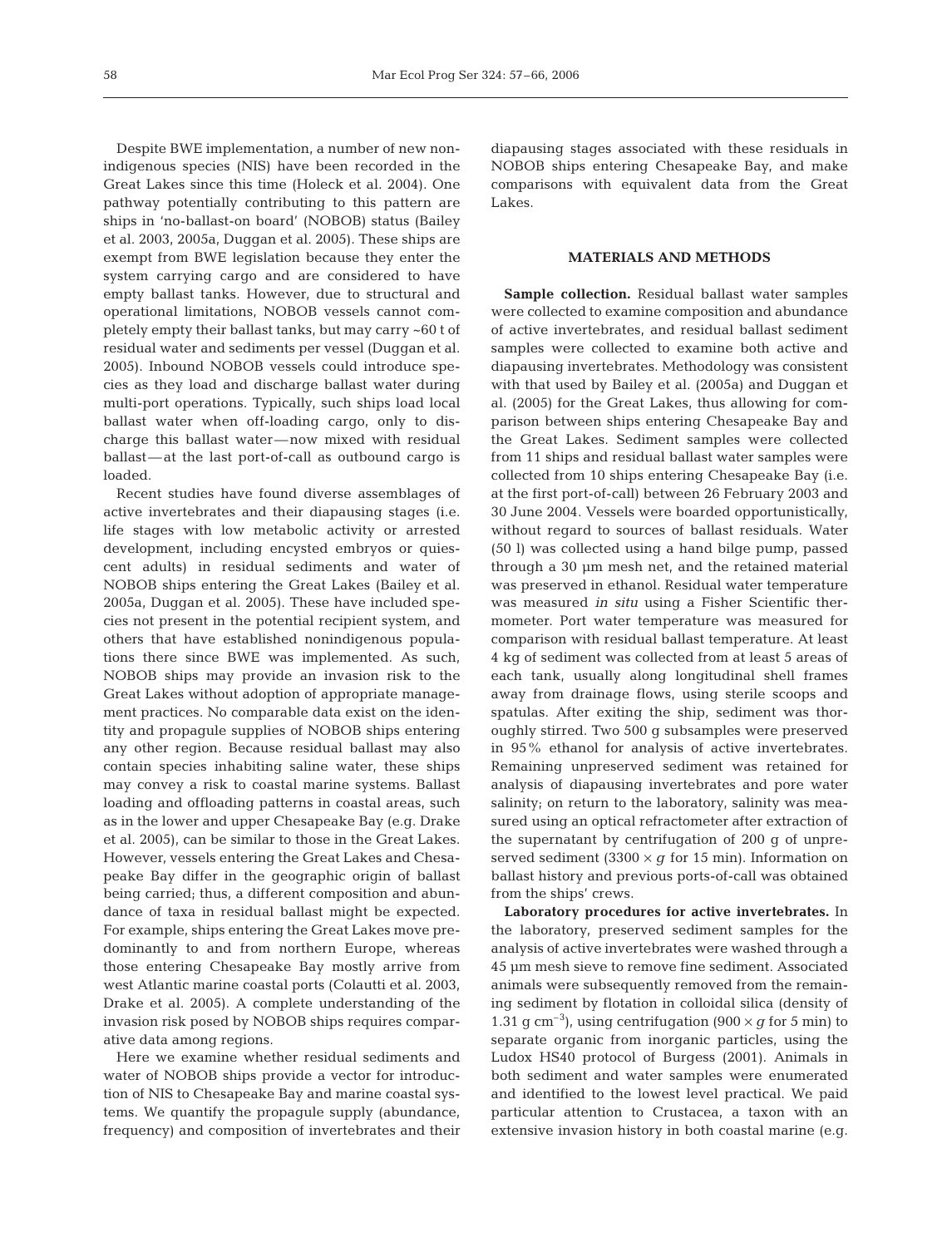Chesapeake Bay) and freshwater (e.g. Great Lakes) systems.

**Laboratory procedures for diapausing invertebrates.** Experiments to assess diapausing invertebrates in sediments were performed on sediments from 10 ships. Unpreserved sediments were stored in the dark at 4°C for at least 2 wk prior to experimentation, to allow a refractory period for the diapausing eggs. Emergence of diapausing eggs from ballast sediments was recorded after incubation of both raw sediments and of eggs isolated from sediments using sugar flotation.

Diapausing eggs were hatched from raw sediments to assess invertebrate composition and abundance that might emerge from ballast sediments *in situ*. We used a broad range of salinity and temperature regimes to take into account the variety of conditions that might be encountered at ports where ballast, and associated eggs, are potentially offloaded. After thorough mixing, 40 g wet-weight subsamples were removed from each of the collected sediments in four 10 g allotments into thirty-six 500 ml glass jars. Four subsamples were randomly selected and preserved in 95% ethanol to assess diapausing egg density. The remaining 32 subsamples had 150 ml water added, at 1 of 4 salinities  $(0, 10, 20, 10)$ 30‰), such that 8 subsamples were treated at each salinity. We used sterile synthetic pond water for the 0‰ treatments (Hebert & Crease 1980), and mid-ocean water collected from ballasted vessels for our salinity treatments. Saline ballast water was filtered through a 2.5 µm filter, and subsequently diluted to desired salinities using synthetic pond water. Four samples from each salinity treatment were incubated at 10°C and the remaining 4 at 20°C. Treatments were incubated on a 16:8 h light:dark cycle. At 2 d intervals, water from each jar was carefully decanted and passed through a 30 µm mesh screen to collect invertebrates that had emerged. Media were immediately returned to their jars, and were used throughout the experiment. Animals emerging from diapause were enumerated and identified. Where necessary, individuals were raised to maturity in separate vials to aid identification. Average densities were calculated from the 4 replicates. For each temperature, total numbers of animals hatched were compared among salinity treatments using the Kruskal-Wallis 1-way ANOVA. Controls containing autoclaved sediments were kept for each treatment to monitor for introduction of organisms from the environment. Subsamples to assess egg densities were processed using the Ludox HS 40 protocol. Mean densities of diapausing eggs were calculated after enumeration using a dissecting microscope.

A second set of experiments was undertaken on diapausing eggs removed from the raw sediments to maximize opportunities for hatching: isolating eggs from sediments greatly increases their chances of hatching (e.g. Bailey et al. 2005a). After thorough mixing, 40 g wet weight subsamples were removed from each of the collected sediments into 32 plastic weigh trays. Diapausing eggs were removed from sediment using a sugar flotation method (Bailey et al. 2005a). Supernatant was decanted and washed thoroughly through a 30 µm mesh screen to collect diapausing eggs and clean them of sucrose. Thirty-two subsamples were washed into 90 mm<sup>2</sup> plastic Petri dishes using 0, 10, 20 or 30‰ water, such that 8 subsamples were exposed to each of the salinities. Water was added to each dish to a final volume of approximately 40 ml, filling one-third the depth of the dish. Four samples from each salinity treatment were placed in a 10°C incubator, and the remaining 4 at 20°C, using a 16:8 h light:dark cycle. Subsamples were examined in the Petri dishes daily for the first 10 d, and every second day for an additional 10 d. Protocols for saline water preparation and species identifications were the same as for the raw sediment experiments. Controls were kept containing sterile media to monitor for introduction of invertebrates from the environment.

**Analysis of ballast history and Great Lakes comparison.** We explored whether ballast history parameters could predict 'high risk' ships, i.e. ships that had high abundances of active invertebrates or their diapausing eggs. Relationships between the total abundance of active or diapausing animals and temperature and salinity were analysed by step-wise linear regression using Statistica 6 (StatSoft). Water temperature was used as a proxy measure of sediment temperature. Abundances and environmental data were  $log(x + 1)$ transformed to improve normality. Abundance and composition of active and diapausing fauna in ships entering Chesapeake Bay were compared to that in ships entering the Great Lakes using data from Duggan et al. (2005) and Bailey et al. (2005a), respectively. Abundances were compared using Mann-Whitney *U*-tests.

#### **RESULTS**

Over half the vessels sampled while entering Chesapeake Bay carried residual ballast water from ports on the east coast of North America: Louisiana, Florida (2 vessels), Texas, Rhode Island and Maryland (Baltimore, upper Chesapeake Bay). The remaining vessels last ballasted in Turkey, Algeria, Columbia, Ecuador and the United Kingdom. Residual water temperature ranged from 8 to 28°C, and followed the seasonal range recorded from port water  $(n = 10 \text{ ships}, \text{Pearson})$ correlation  $r^2 = 0.77$ ,  $p < 0.001$ ). Pore water salinity ranged between 7.5 and 39.0‰ (median 24.7‰). No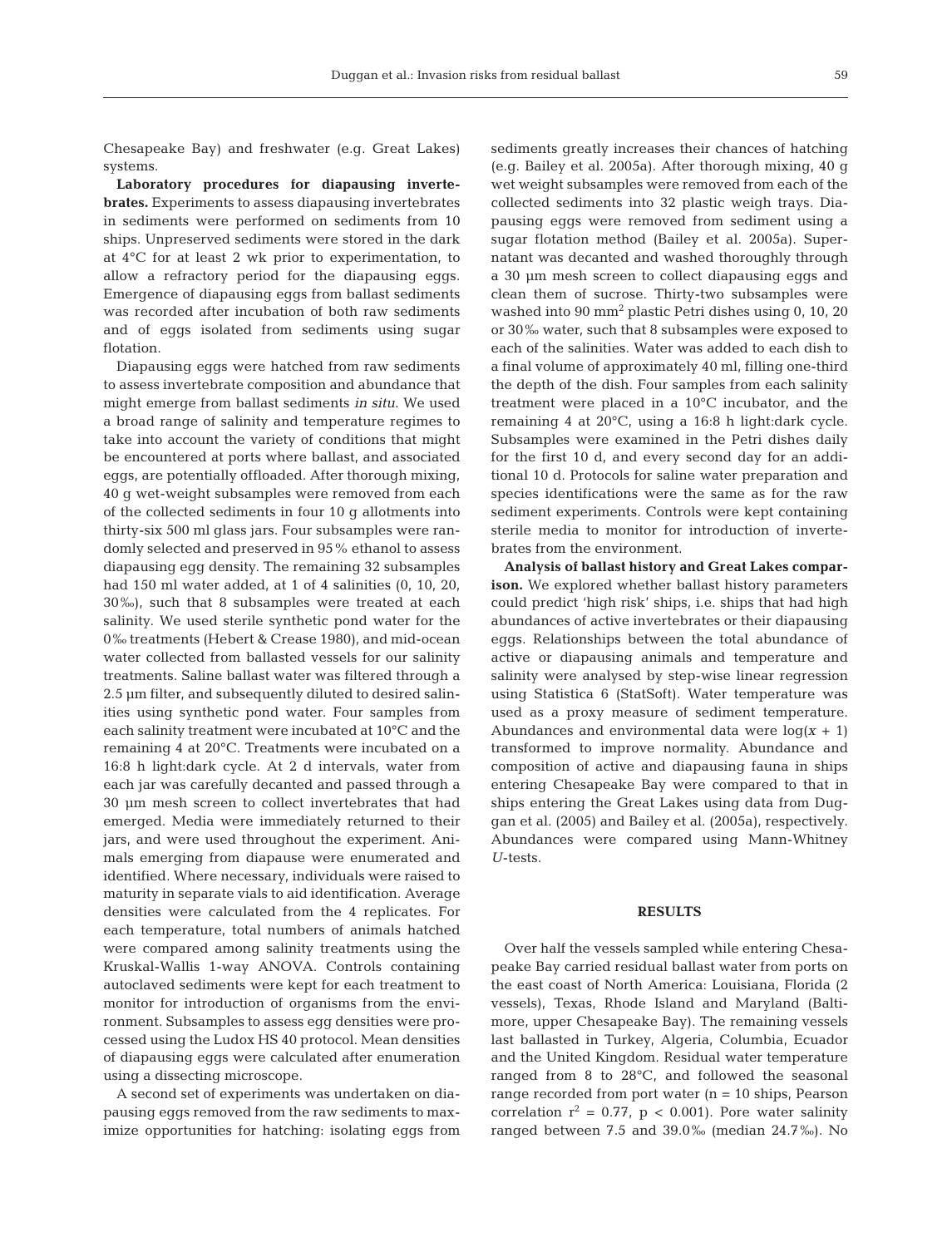vessels had freshwater residual ballast (0 to 2‰); one had brackish water (3 to 10‰); while the remainder had high salinity (>11‰).

# **Taxonomic composition of active invertebrates in residual sediments**

Active invertebrates in residual sediments belonged to a broad array of taxonomic groups. Most were marine species including many taxa not native to Chesapeake Bay, and are therefore potential invaders (Table 1). None of the nonindigenous species are known to have established populations in Chesapeake Bay. Median abundance in residual sediments was 292.1 ind.  $kg^{-1}$  (mean 1002.1 ind.  $kg^{-1}$ ). No significant relationship was found between the total number of active animals in the residual sediments and temperature or salinity (stepwise multiple regression,  $p > 0.05$ ). Nematodes were the dominant taxon, comprising 85.4% of active animals collected (Fig. 1). Polychaetes  $(8.1\%)$  and copepods  $(6.0\%$ , including 5.5% harpacti-

Table 1. Animals recorded as active stages in residual sediment, water, and hatched from diapausing eggs from NOBOB ('noballast-on board') ships entering Chesapeake Bay. Taxa identified to species level marked by \* if native to Chesapeake Bay (US EPA 1997, Heinbokel et al. 1988). Categories 'Sediment' and 'Water' denote presence of active invertebrates in residual sediment and water, respectively. 'Diapause' denotes taxa hatched from diapausing eggs from residual sediments. M = marine, B = brackish,  $F =$  freshwater,  $X =$  presence

|                              |              | Habitat Sediment Water Diapause |              |             |                               |              | Habitat Sediment Water Diapause |   |              |
|------------------------------|--------------|---------------------------------|--------------|-------------|-------------------------------|--------------|---------------------------------|---|--------------|
| <b>ROTIFERA</b>              |              |                                 |              |             | Calanoida                     |              |                                 |   |              |
| Brachionus angularis*        | $\mathbf{F}$ |                                 |              | X           | Acartia tonsa*                | M            |                                 | X |              |
| B. calyciflorus*             | F            |                                 |              | $\mathbf X$ | Centropages cf. furcatus*     | $\mathbf{M}$ |                                 | X |              |
| B. plicatilis*               | B            |                                 |              | X           | Pseudodiaptomus pelagicus     | $\mathbf{M}$ |                                 | X |              |
| B. rotundiformis             | B            |                                 |              | X           | Indet. Calanoida/nauplii      |              | X                               |   | X            |
| Encentrum marinum            | М            | X                               |              |             | Poecilostomatoida             |              |                                 |   |              |
| Filinia terminalis*          | F            |                                 |              | X           | Saphirella sp.*               | M            | X                               | X |              |
| Notholca acuminata*          | F            |                                 |              | X           | <b>CLADOCERA</b>              |              |                                 |   |              |
| Notholca marina              | M            |                                 | X            |             | Bosmina freyi                 | F            | X                               |   |              |
| Polyarthra dolichoptera*     | F            |                                 |              | $\mathbf X$ | Ceriodaphnia quadrangula*     | F            |                                 |   | X            |
| Synchaeta bacillifera        | М            |                                 | X            |             | Leydigia acanthocercoides*    | $\mathbf{F}$ |                                 |   | $\mathbf X$  |
| S. bicornis*                 | М            |                                 | X            |             | Pleopis polyphemoides*        | B            |                                 |   | $\mathbf{X}$ |
| S. grimpei                   | М            |                                 |              | X           |                               |              |                                 |   |              |
| S. cf. neopolitana           | М            |                                 |              | X           | <b>ISOPODA</b>                |              |                                 |   |              |
| S. triophthalma*             | М            |                                 |              | X           | Synidotea laevidorsalis       | M            |                                 | X |              |
| S. vorax                     | М            | Χ                               | X            |             | <b>OTHER ARTHOPODA</b>        |              |                                 |   |              |
| Trichocerca marina*          | $\mathbf{M}$ | X                               | $\mathbf{X}$ |             | Barnacle cyprid larvae        | $\mathbf{M}$ | X                               | X |              |
| Bdelloidea                   | $M-F$        | X                               |              |             | Ostracoda                     | $M-F$        |                                 | X |              |
| <b>COPEPODA</b>              |              |                                 |              |             | Acari                         | $M-F$        |                                 | Χ |              |
| Harpacticoida                |              |                                 |              |             | Dipteran larvae               | $\mathbf F$  | X                               |   |              |
| Alteutha oblonga*            | М            |                                 | X            |             | Anostraca                     | B            |                                 |   | X            |
| Ameira longipes              | $M-B$        | Χ                               |              |             | <b>POLYCHAETA</b>             |              |                                 |   |              |
| Amphiascus minutus qp.       | М            | X                               |              |             | Chaetopteridae                | M            | X                               |   |              |
| <b>Bulbamphiascus</b> imus   | $\mathbf{M}$ | X                               |              |             | Eunicidae 'species A'         | $\mathbf{M}$ | X                               |   |              |
| Canuella perplexa            | $M-B$        | X                               |              |             | Eunicidae 'species B'         | М            | X                               |   |              |
| Canuellopsis typica          | M            | X                               |              |             | Lipobranchus jeffreysi        | М            | X                               |   |              |
| Coullana canadensis*         | М            | Х                               |              |             | Magelona mirabilis            | M            | X                               |   |              |
| Mesochra pygmaea             | М            | X                               |              |             | Malacoceros sp.               | M            | X                               |   |              |
| Microsetella norvegica       | М            |                                 | Χ            |             | Nereidae                      | M            | X                               |   |              |
| Schizopera knabeni           | М            | Х                               | $\mathbf{X}$ |             | Nereis diversicolor           | $\mathbf{M}$ | X                               |   |              |
| Schizopera sp.               | М            | X                               |              |             | N. zonata*                    | M            | $\mathbf{X}$                    |   |              |
| Stenhelia cf. inopinata      | $M-F$        | Χ                               |              |             | Orbiniidae                    | M            | X                               |   |              |
| Tisbe furcata*               | М            |                                 | X            |             | Opheliidae                    | M            | X                               |   |              |
| T. gracilis                  | М            |                                 | X            |             | Perinereis cultrifera         | М            | X                               |   |              |
| Zausodes arenicolus*         | М            | Χ                               |              |             | Platynereis dumerilii*        | M            | X                               |   |              |
| Indet. Harpacticoida/nauplii |              | X                               | X            |             | Spionidae                     | $\mathbf{M}$ | X                               |   |              |
| Cyclopoida                   |              |                                 |              |             | Indet. Polychaeta life stages | $\mathbf{M}$ | X                               | X |              |
| Acanthocyclops robustus      | F            | Х                               | X            |             | <b>OLIGOCHAETA</b>            | $M-F$        | X                               |   |              |
| Halicyclops spp.             | B            | X                               | $\mathbf{X}$ |             |                               |              |                                 |   |              |
| Mesocyclops leuckarti        | F            |                                 | X            |             | <b>BIVALVIA</b>               | $M-F$        | X                               | X |              |
| Oithona brevicornis*         | M            | Χ                               | X            |             | <b>GASTROPODA</b>             | $M-F$        | X                               | X |              |
| Indet. Cyclopoida/nauplii    |              | X                               |              |             | <b>NEMATODA</b>               | $M-F$        | X                               | Χ |              |
|                              |              |                                 |              |             |                               |              |                                 |   |              |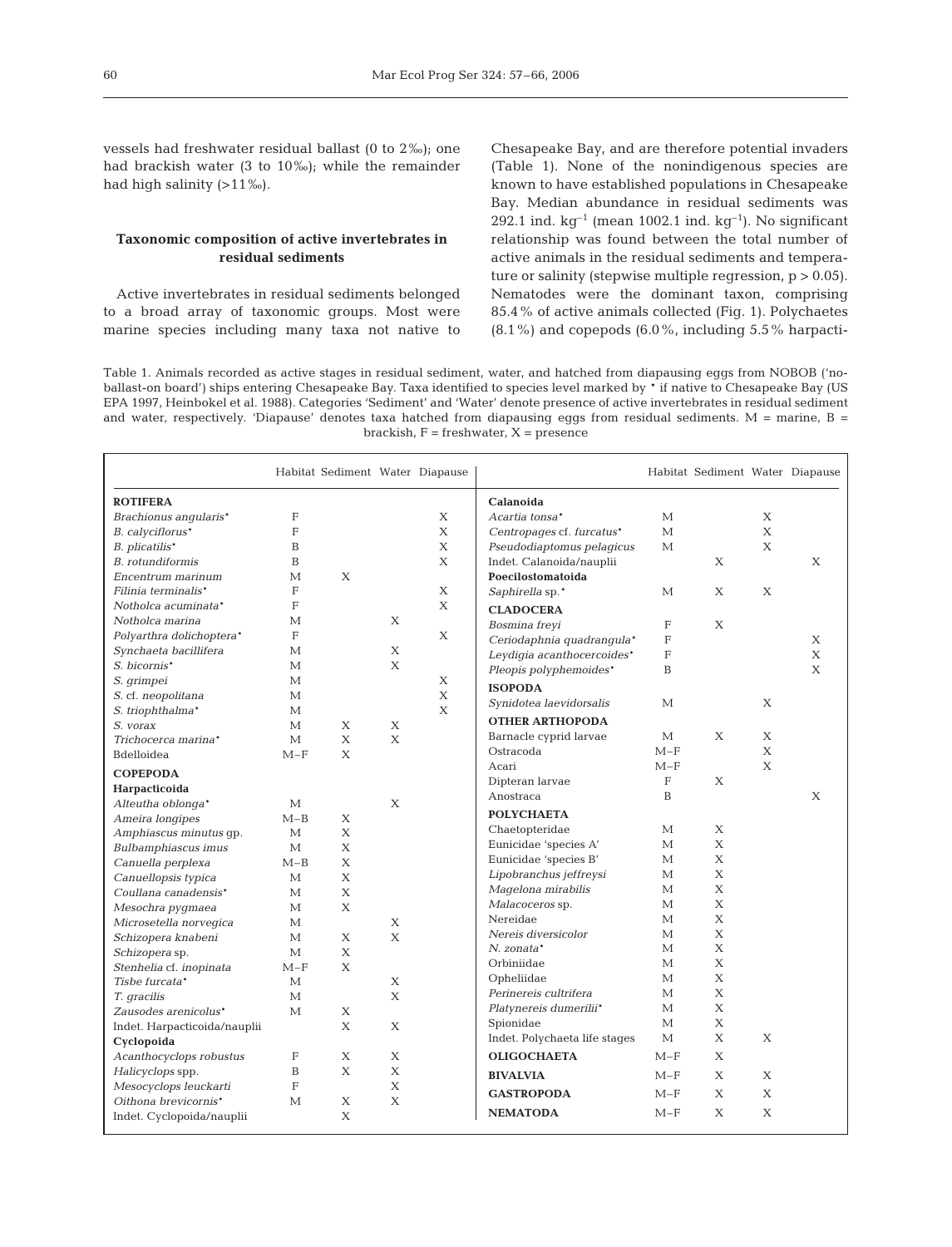

Fig. 1. Relative abundances of taxonomic groups across ships entering Chesapeake Bay and the Great Lakes. Order of taxa based on relative abundance of each invertebrate group in Chesapeake Bay ships

coids) were the only other taxa recorded with >1% of total abundance (Fig. 1). Nematodes were recorded from all 11 ships, followed by copepods (10 ships, including harpacticoids on 7) and polychaetes (6 ships). These were the only taxa that occurred in >50% of ships sampled. Of the Crustacea, harpacticoid copepods were the most species-rich (11 species), followed by cyclopoid copepods (4 species). Nauplii and other early life stages were also found, including juvenile calanoid copepods, indicating that the richness of copepods identified may be an underestimate.

Median total abundances were higher than those recorded from ships entering the Great Lakes (median

98.0; p < 0.05, Mann-Whitney *U*-test; Fig. 2; Duggan et al. 2005). However, mean abundances were lower in Chesapeake Bay ships than those from the Great Lakes (mean 1322.5 ind.  $kg^{-1}$ ); the high average numbers from Great Lakes ships resulted from a small number of vessels carrying very high abundances relative to Chesapeake Bay ships. Composition of invertebrate groups between the 2 regions was similar, as nematodes also dominated the assemblage entering the Great Lakes (91.0%). However, polychaetes were relatively unimportant in the Great Lakes study (0.4%; Fig. 1), and composition of species differed greatly (Duggan et al. 2005).

# **Taxonomic composition of active invertebrates in residual waters**

Composition of active invertebrates in the residual waters generally differed from those in the sediment (Table 1), except for taxa that are both benthic and pelagic in habit (e.g. cyclopoid copepods). Most species recorded were marine, and many were not native to Chesapeake Bay. Overall, the median abundance of active invertebrates in the residual waters was 0.14 ind.  $l^{-1}$ . An average abundance of 2.7 ind.  $l^{-1}$  indicates an uneven distribution of taxa across ships, with 1 vessel having extremely high abundance (15.6 ind.  $l^{-1}$ ) while another was devoid of animal taxa. No significant relationship was found between the total number of active animals in residual waters and temperature or salinity (stepwise multiple regression,  $p > 0.05$ ). Rotifers were the dominant taxon, comprising 48% of the total abundance of active invertebrates (Fig. 1). However, these occurred in only 1 ship at extremely high abundance (12.7 ind.  $l^{-1}$ ). Copepods comprised



Fig. 2. Comparison of mean (+SE) total abundances of active and diapausing invertebrates in residual ballast sediment and water in ships entering Chesapeake Bay and the Great Lakes. # = median values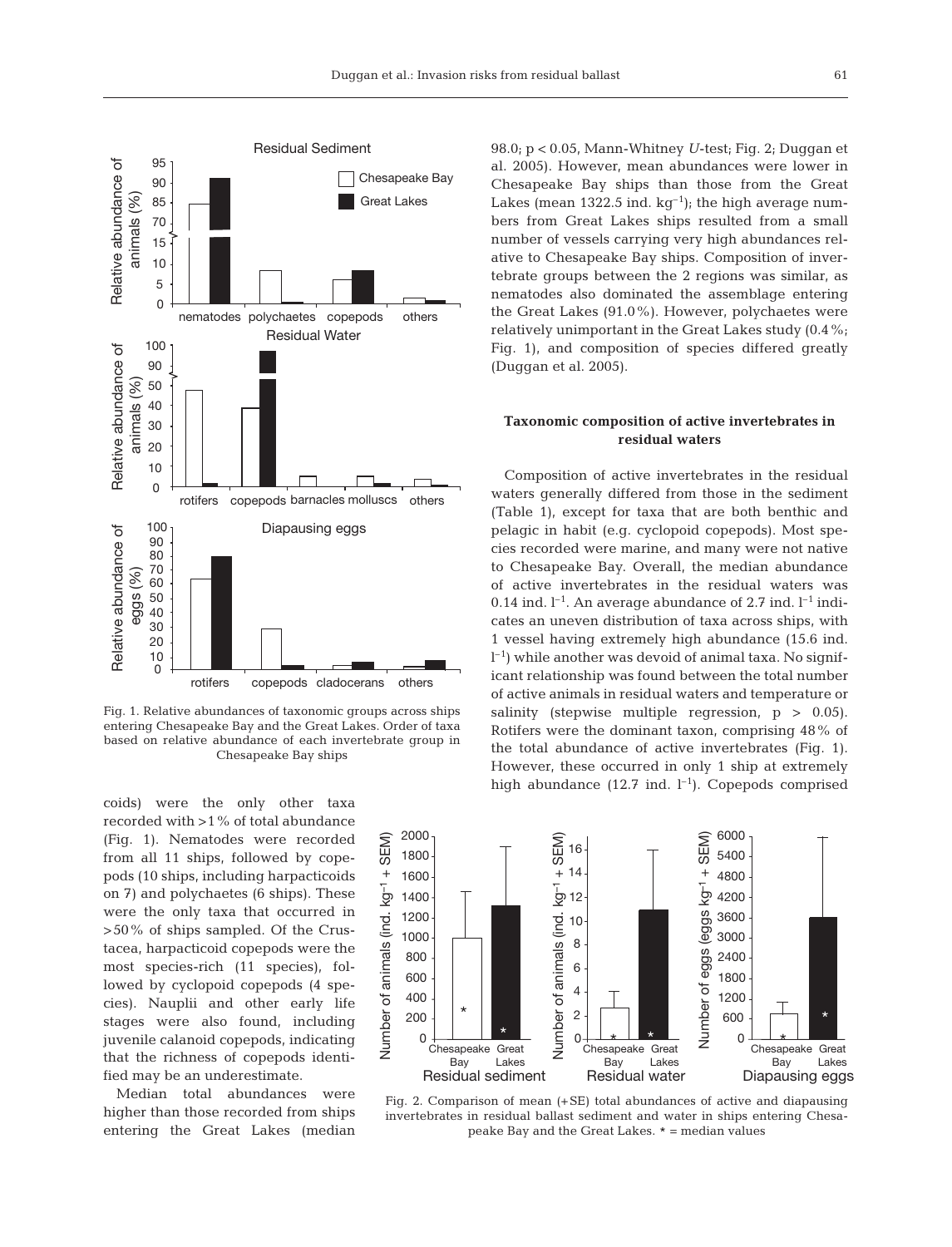39% of all active animals found in residual waters, and the remaining taxa—mainly barnacle cyprid and mollusc larvae—comprised 13%. Copepods were the most frequently occurring taxon, found on 7 of the 10 ships. No other taxon was found on more than 3 ships. A single individual of the widespread isopod invader *Synidotea laevidorsalis* was found on 1 ship; however, this species is not known to have invaded Chesapeake Bay.

Composition of active animals in Chesapeake Bay ships contrasted that of the Great Lakes study, where copepods dominated total abundance (97.3%) and rotifers comprised only 1.2% (Fig. 1; Duggan et al. 2005). The abundance was approximately 4 times lower than that recorded from the Great Lakes (median 0.55 ind.  $l^{-1}$ , mean 10.9 ind.  $l^{-1}$ ; Fig. 2; Duggan et al. 2005). Despite this, no significant difference was observed in median abundance between these systems (p > 0.05, Mann-Whitney *U*-test). Abundance varied widely in both studies, with each having a few ships carrying very high abundances of species.

# **Taxonomic composition of invertebrates as diapausing eggs**

Diapausing stages of rotifers, cladocerans, copepods and bryozoans were collected from ballast sediments (Table 1). The average abundance of eggs was 779 eggs kg<sup>-1</sup> (range 31 to 3443, median 122 eggs kg<sup>-1</sup>). Of these, 65.3, 30.2, 1.4 and 0.1% belonged to rotifers, copepods, cladocerans, and bryozoans, respectively (Fig. 1). The remaining 3.1% could not confidently be assigned to taxon. Rotifer eggs occurred on 9 of the 10 ships and, of these, *Brachionus* spp. were present on all ships. Copepod eggs were recorded from 8 ships, cladocerans from 4, and bryozoans from 2. Eggs for which taxon could not be determined were recorded from 6 ships.

Fourteen taxa were hatched from eggs (Table 2), with no apparent overlap in species composition with the active animal fractions (Table 1). Although bryozoan statoblasts were recorded during egg counts, none emerged in our experiments. Only copepod nauplii (5 ships) and the rotifers *Synchaeta triopthalma* and *Notholca acuminata* (single ships) emerged from the raw sediment experiments. All other species hatched from eggs removed from sediments. While all hatched copepod eggs were calanoid species, it was likely that different species were represented by nauplii at different temperatures and salinities. However, no nauplii were reared to a stage at which species could be identified. All taxa were hatched from true diapausing stages; no quiescent copepodids were recovered in our experiments.

Table 2. Invertebrate taxa emerging from diapause from raw sediments, and from eggs removed from sediments, of NOBOB ships entering Chesapeake Bay. Values represent temperatures (°C) at which species were hatched

|                           | $\Omega$ | 10    | Salinity (‰)<br>20 | 30     |
|---------------------------|----------|-------|--------------------|--------|
| <b>Rotifera</b>           |          |       |                    |        |
| Brachionus angularis      | 10, 20   |       |                    |        |
| <b>B.</b> calyciflorus    | 10, 20   |       |                    |        |
| <i>B. plicatilis</i>      |          | 20    |                    |        |
| B. rotundiformis          | 20       | 20    | 20                 | 20     |
| Filinia terminalis        | 20       |       |                    |        |
| Notholca acuminata        | 10       |       |                    |        |
| Polyarthra dolichoptera   | 10       |       |                    |        |
| Synchaeta grimpei         |          |       |                    | 20     |
| S. cf. neopolitana        |          |       | 1 <sub>0</sub>     | 10     |
| S. triophthalma           |          |       | 20                 | 10, 20 |
| <b>Cladocera</b>          |          |       |                    |        |
| Ceriodaphnia quadranqula  | 20       |       |                    |        |
| Leydigia acanthocercoides | 20       |       |                    |        |
| Pleopis polyphemoides     |          | 20    |                    |        |
| Copepoda                  |          |       |                    |        |
| Nauplii                   | 10       | 10.20 | 10, 20             | 10.20  |
| Anostraca                 |          |       |                    |        |
| Indeterminate             |          | 20    |                    |        |

Table 3. Mean (SD) numbers of invertebrates emerging from diapausing stages from raw ballast sediments collected from ships entering Chesapeake Bay. Experiments were conducted at 2 temperatures and 4 salinities. Numbers emerging were statistically significant ( $p < 0.05$ ) in the 20 $^{\circ}$ C treatment only

|                             | Salinity (‰) |                                                      |              |                                |
|-----------------------------|--------------|------------------------------------------------------|--------------|--------------------------------|
|                             | 0            |                                                      | $10 \t 20$   | 30                             |
| $10^{\circ}$ C              |              |                                                      |              |                                |
| Emergence (ind. $kq^{-1}$ ) |              | $1.9$ $1.9$ $0.6$<br>$(5.9)$ $(4.2)$ $(2.0)$ $(7.9)$ |              | 3.8                            |
| Ships with hatching $(10)$  |              |                                                      | 2 1          | 3                              |
| $20^{\circ}$ C              |              |                                                      |              |                                |
| Emergence (ind. $kq^{-1}$ ) | 0            |                                                      | 2.5 3.4 17.8 |                                |
|                             |              |                                                      |              | $(0)$ $(7.9)$ $(7.6)$ $(34.1)$ |
| Ships with hatching $(10)$  | 0            | 1                                                    | $2^{\circ}$  | 5                              |

In the whole sediment experiments, individuals hatched from 6 ships. Low numbers emerged from 0‰ treatments, averaging 1.9 and 0.0 ind.  $kg^{-1}$  at 10 and 20°C, respectively (Table 3). Most hatching occurred at 30‰, averaging 3.4 and 17.8 ind.  $kg^{-1}$  at 10 and 20°C, respectively. Hatching occurred in 5 or less ships in all treatments (Table 3); thus, median numbers hatched in all treatments was 0 except 30‰ at 20°C (median 31.2). Differences among salinity treatments were significant at 20 $^{\circ}$ C (p < 0.05), but not at 10 $^{\circ}$ C (p > 0.05, Kruskal-Wallis test). Overall, 65% of individuals hatched were rotifers, and the remainder were copepod nauplii.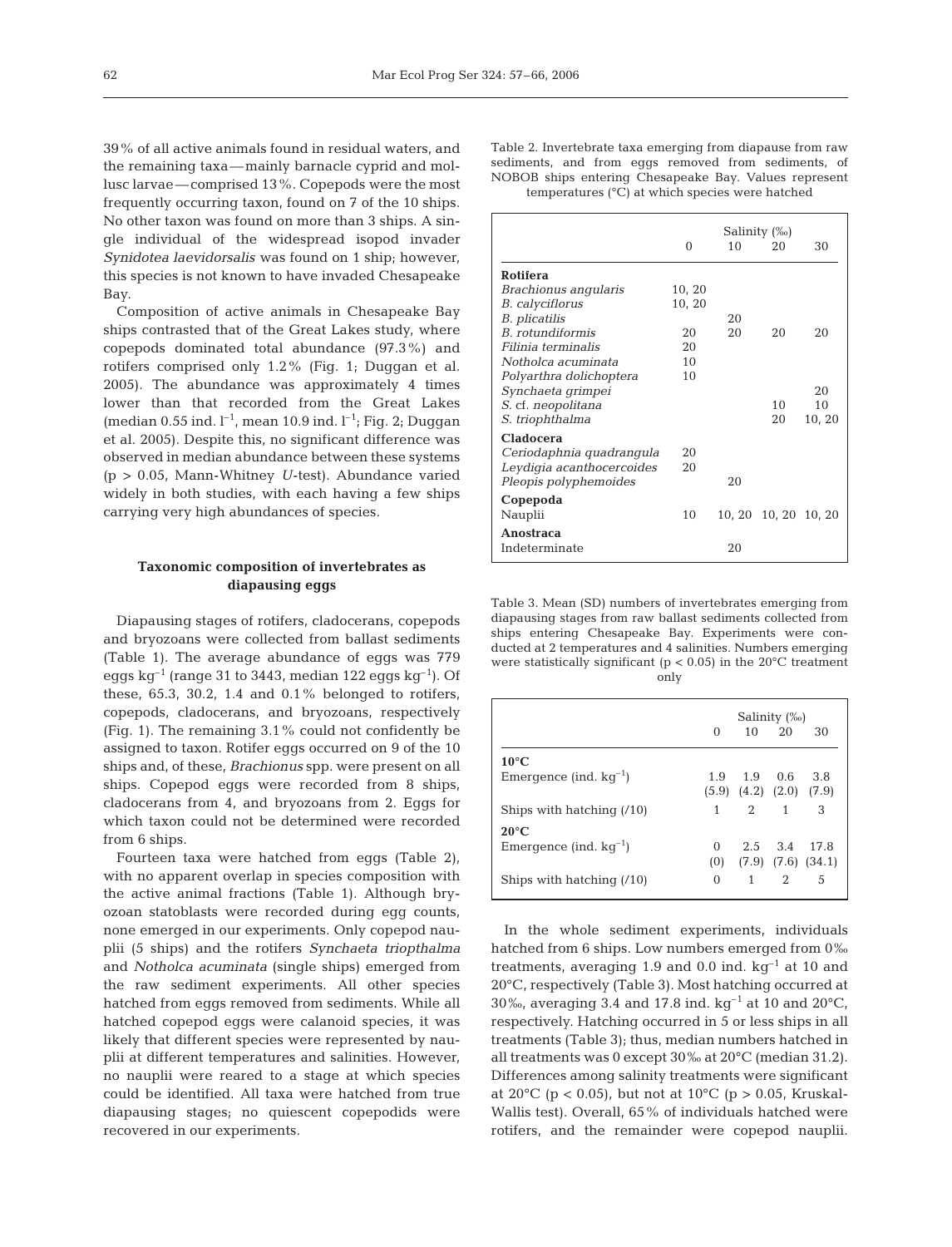Eggs of the rotifers *Filinia* spp. and *Conochilus* spp. were observed during counts but never hatched.

Rotifers dominated the egg counts in ships from both Chesapeake Bay and the Great Lakes, but copepods were more important in the former (Fig. 1). No significant relationship was found between the number of diapausing eggs in sediments and temperature or salinity (stepwise multiple regression,  $p > 0.05$ ). Overall, the abundance of eggs from Chesapeake Bay ships (median  $1.2 \times 10^2$  eggs kg<sup>-1</sup>, mean  $7.8 \times 10^2$  eggs kg<sup>-1</sup>) was >4 times lower than those entering the Great Lakes (median  $7.2 \times 10^2$  eggs kg<sup>-1</sup>, mean  $3.6 \times 10^3$  eggs  $kq^{-1}$ ; Fig. 2; Bailey et al. 2005a). Due to a wide variability in egg densities among ships entering the Great Lakes and Chesapeake Bay, the differences in abundance were not significant (p > 0.05, Mann-Whitney *U*-test). No taxa were recovered from controls of any hatching experiment.

#### **DISCUSSION**

#### **Invasion risks from NOBOB ships**

A great variety and abundance of active or diapausing invertebrates were found in residual ballast water and sediments, including many species not native to Chesapeake Bay. NOBOB vessels thus constitute an invasion risk to this system. Further, the presence of the isopod *Synidotea laevidorsalis*, an established NIS in San Francisco Bay and elsewhere (Chapman & Carlton 1991), provides evidence that NOBOB vessels may have been responsible for past invasions in marine systems. Invertebrate species composition differed between ballast residuals of ships visiting Chesapeake Bay and the Great Lakes (Bailey et al. 2005a, Duggan et al. 2005), indicating that risk is region-specific.

Overall, relative proportions of major invertebrate groups in ballast sediments of ships entering Chesapeake Bay mirror those found in natural meiobenthic communities, where nematodes and harpacticoid copepods usually dominate (e.g. Santos et al. 1996, Leeper & Taylor 1998). However, although nematodes dominated here, this group is poorly studied both taxonomically and geographically, and no free-living nematode NIS has been recognised from North American marine systems (Ruiz et al. 2000); based on their presence they constitute yet another invasion risk. One key difference between invertebrates in residual sediments entering Chesapeake Bay and the Great Lakes is that polychaetes comprised the second-most abundant taxon entering Chesapeake Bay, but were relatively unimportant in the Great Lakes (Duggan et al. 2005). As polychaetes are primarily marine, their importance likely reflects the greater proportion of marine coastal ports visited by these ships. Polychaetes are well represented as marine invaders, including many soft sediment species that may be drawn into ballast tanks (e.g. nereids; Ruiz et al. 2000). Several nereids, and taxa with similar habits, were found in the present study, and as such NOBOBs could serve as a vector for introduction of this taxon. Crustacea were relatively abundant and common in residual ballast sediment, water and as diapausing stages, and are a group with an extensive invasion history, including in Chesapeake Bay (Ruiz et al. 2000). Harpacticoid copepod species dominated the richness of sediment species in this study, and the presence of species not known from Chesapeake Bay illustrates an apparent opportunity for invasion. Surprisingly, harpacticoid species are unrecognised as invaders of marine environments globally, despite their importance as Great Lakes invaders (Grigorovich et al. 2003). Calanoid copepods were rare members of the water component, indicating that their ability to invade via residual waters may be weak. Barnacle cyprid larvae were recorded at relatively high densities in residual water, and have an extensive invasion history in marine systems, including 2 species in Chesapeake Bay. NOBOB vessels may thus constitute some risk for this taxon, in addition to hull fouling.

In the residual waters, rotifers were highly abundant in 1 ship entering Chesapeake Bay, demonstrating that stochastic introduction events can occur for some taxa (sensu Carlton 1996). There was no overlap between rotifers from this ship and those in the Great Lakes study: all identifiable species in this study were marine while all in the Great Lakes study were freshwater taxa (Duggan et al. 2005). Further species were hatched from diapausing eggs that are not known from Chesapeake Bay. However, species recorded have global distributions and may not be recognised in the bay due to lack of comprehensive study.

Diapausing eggs have less chance of facilitating invasions in marine than in freshwater systems, as diapause is less common in marine organisms. For example, malocostracan Crustacea (e.g. decapods, amphipods, isopods), which dominate marine crustacean invaders, have few species that exhibit diapause (Hairston & Cáceres 1996). In contrast, branchiopod crustacean groups (e.g. cladocerans, Anostraca) are rich in such species. Only 1 branchiopod invader was documented in the marine coastal habitats examined by Ruiz et al. (2000). However, 6 are known invaders of the Great Lakes, including 2 that have established since mandatory BWE was implemented. Many copepods (Maxillopoda), including some calanoids and harpacticoids, produce diapausing eggs (Hairston & Cáceres 1996). In the present study, hatched calanoid copepod nauplii could not be raised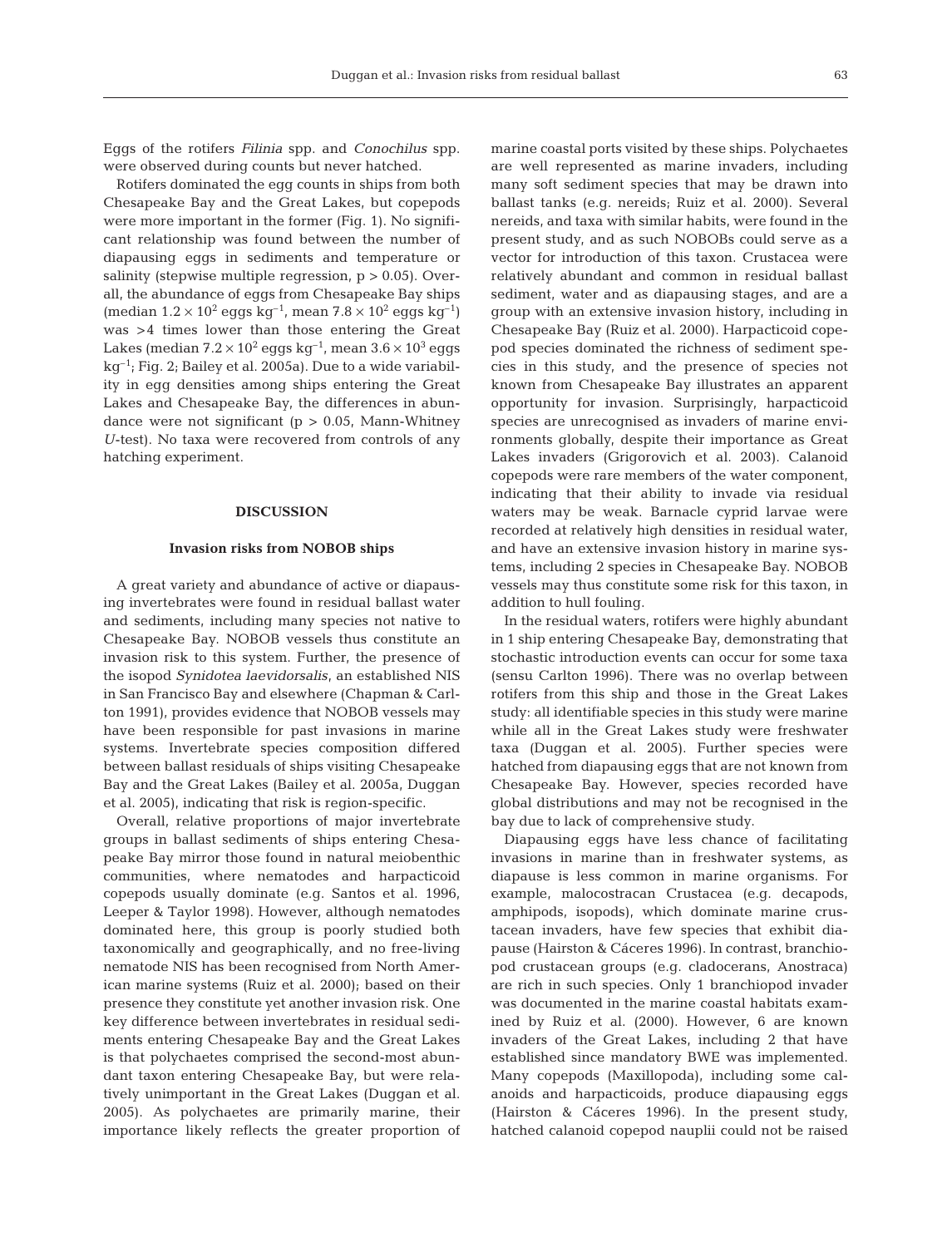to identifiable stages; however, based on the broad salinity and temperature ranges in which nauplii were found to emerge, we expect that these belong to several species. Several calanoid copepods that have invaded marine systems are known to produce diapausing eggs (e.g. *Sinocalanus* spp., *Tortanus* spp.*, Acartia tonsa*: Dahms 1995, Ruiz et al. 2000, Castro-Longoria 2001, respectively). Therefore, it is conceivable that these were introduced by shipping via their diapausing eggs. A greater proportion of diapausing eggs in the present study was from copepods relative to the Great Lakes study (Bailey et al. 2005a), likely reflecting that rotifers and cladocerans are rare in marine environments. A taxon with diapausing stages in our sediments, which has also invaded Chesapeake Bay, was Bryozoa. However, as only the freshwater class Phylactolaemata produce statoblasts (Cáceres 1997), this taxon likely invaded by hull fouling as adults.

#### **Comparison with the Great Lakes**

Overall, taxonomic composition was dissimilar between ships entering Chesapeake Bay and the Great Lakes (cf. Bailey et al. 2005a, Duggan et al. 2005), indicating that risk from NOBOB vessels varies regionally. These differences largely reflect different regions of ballast origin, contrasting salinities of tank residuals, and to a lesser extent temporal differences in ballast uptake. Residual ballast of NOBOB vessels entering the Great Lakes has previously been identified as a possible invasion risk, as many species were recorded that are not native to that system, and several species found in ballast residuals have invaded since BWE was implemented (Bailey et al. 2005a, Duggan et al. 2005). Although a number of nonindigenous taxa were recorded that may be introduced to Chesapeake Bay, invasion risk from NOBOB vessels is likely lower there than in the Great Lakes because of low numbers of NIS, lower propagule supplies, and environmental mis-matches.

Invasion risk will be lower from ships entering Chesapeake Bay than the Great Lakes because of the low diversity of species carried, particularly of NIS. Species diversity of hatched diapausing eggs, for example, was much lower than that observed previously for the Great Lakes, in which 29 different taxa would be expected to hatch from a subset of 10 random ships entering that system (Bailey et al. 2005a). Additionally, 6 different NIS would be expected to hatch from a subset of 10 random ships entering that system; we identified 3, whose absence from Chesapeake Bay is perhaps questionable. One major reason for the low relative species-richness is that residual ballast from Chesapeake Bay ships primarily derives from coastal marine ports. NIS availability is affected by trade

routes used by these ships; the predominant movement of ships entering Chesapeake Bay in our survey was from the west Atlantic coast. This concurs with the broader survey by Drake et al. (2005), where 75% of vessels entering lower Chesapeake Bay had a last port-of-call from the west-central or north-west Atlantic regions. Residual ballast from ships entering Chesapeake Bay was derived primarily from marine coastal ports (no ships contained water with salinity <2‰), whereas 22% of ships transiting the Great Lakes had residual water <2‰ (Duggan et al. 2005). Taxa carried are thus likely to be similar to those in Chesapeake Bay. The variety of organisms is also likely to be low relative to that carried by ballasted ships: for example, Smith et al. (1999) recorded 221 species in 60 vessels transported by ballast water into Chesapeake Bay, and believed this to be an underestimate. No established invaders of Chesapeake Bay were found as active or diapausing stages in the residual water or sediments in the present study.

Propagule supply, a major determinant of invasion success (Forsyth & Duncan 2001), was lower on average in ships entering Chesapeake Bay compared to the Great Lakes (cf. Bailey et al. 2005a, Duggan et al. 2005). However, differences in abundance were not statistically significant due to high variability. Invertebrate abundance in residual water of ships visiting the Great Lakes declined as salinity increased  $(r^2 = 0.198; p =$ 0.012); the absence of such a pattern in Chesapeake Bay ships may reflect that ballast originating from low salinity environments was not sampled. However, 1 ship was devoid of active invertebrate taxa in its residual waters: this had both the highest temperature (28°C) and salinity (39‰) recorded from any ship. Diapausing eggs are less likely to accumulate in sediments of ships entering Chesapeake Bay relative to those of the Great Lakes, which more commonly load ballast in freshwater ports (Colautti et al. 2003), since fewer marine than freshwater taxa produce them (Cáceres 1997). Additionally, we found low abundances of invertebrates hatched from eggs not isolated from sediments, and only  $\sim$  1% of resting eggs might be expected to hatch *in situ* (Bailey et al. 2005b). Thus, the potential propagule supply by this mechanism may be quite low.

Besides environmental variables, the abundance of invertebrates present at the end of voyages undoubtedly relies on numbers initially entering the ship and their subsequent survival. Furthermore, propagule supply to Chesapeake Bay will be low because inoculation events are less frequent, as fewer vessels arrive in NOBOB status that subsequently move to another port in the bay (Drake et al. 2005). Of approximately 281 vessels annually entering lower Chesapeake Bay in NOBOB status, only ~50 moved to a subsequent port in the bay (Drake et al. 2005). In contrast, approxi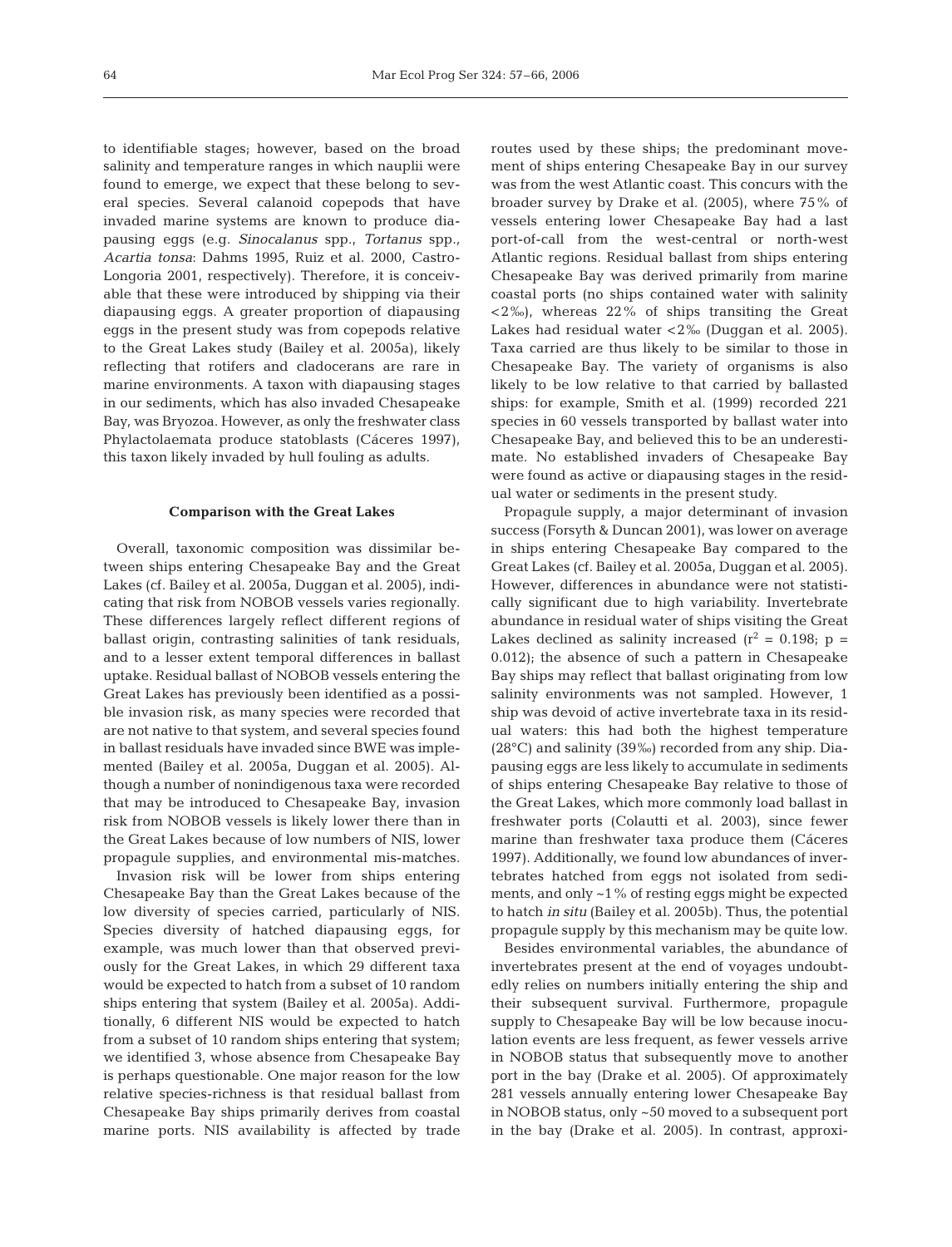mately 249 NOBOB vessels visit multiple ports on the Great Lakes each year (Colautti et al. 2003). However, lower de-ballasting frequencies may be offset by the larger size of vessels entering Chesapeake Bay (Wiley & Claudi 1999; see discussion in Duggan et al. 2005). Average ballast volume carried into Chesapeake Bay was  $31.5 \times 10^3$  t (Smith et al. 1999), vs.  $3.1 \times 10^3$  t for the Great Lakes (Locke et al. 1991). Although residual sediment volumes could not be estimated in the present study, they may be much larger than the 14 to 15 t measured for bulk carriers transiting the Great Lakes (Duggan et al. 2005).

Environmental mis-matches between the upper and lower bay likely limit survival of species introduced to Chesapeake Bay by NOBOB ships. Major ports at Baltimore (upper) and Norfolk (lower bay) have divergent salinities (3 to 8‰ vs. 20 to 28‰, respectively). Most species surviving at one extreme are unlikely to survive at the other. Thus, any active animals surviving salinities during ballast water uptake are likely to be killed after de-ballasting. Euryhaline species may survive at both extremes, but the effect of rapid salinity change—as would be experienced during these events—are unlikely to be tolerated. For example, Fielder et al. (2000) demonstrated that euryhaline rotifers have limited survival (<10%) after rapid change in salinity from 35 to 10‰. This contrasts the Great Lakes situation in which NOBOB ships both load and discharge ballast water in freshwater ports. The greatest opportunity for invasion of Chesapeake Bay may be if diapausing eggs are directly released during de-ballasting owing to resuspension of sediments (Bailey et al. 2005a). In fact, the transfer of diapausing eggs from highly saline ballast into a lower salinity environment may act as a cue to promote emergence (Bailey et al. 2004). An average egg abundance of  $7.8 \times 10^5$  eggs  $t^{-1}$  was recorded in the ballast sediments entering Chesapeake Bay, which could enter the system after being dislodged during de-ballasting. However, likelihood of release in this manner is reduced due to the compact nature of ballast sediments (Bailey et al. 2005a). Salinity mis-match is also thought to be one reason why invasions via ballasted vessels are low in Chesapeake Bay, as ballast released in the upper bay is typically of high salinity (Smith et al. 1999).

Some differences observed between ships entering the Great Lakes and Chesapeake Bay may be attributable to temporal differences in entry to each system. In the Great Lakes, but not Chesapeake Bay, vessels are unable to enter during winter. However, no significant relationship was found between the number of active animals in residual sediment or water and temperature (stepwise multiple regression,  $p > 0.05$ ) in the present study, indicating an absence of seasonality in propagules carried.

## **CONCLUSIONS**

Although we have found little evidence that NOBOB ships have caused any invasions in marine systems to date, results presented herein indicate that a risk of future invasions exists. Residual water and sediments carried great numbers of species not native to Chesapeake Bay and, as such, NOBOB vessels must provide some invasion risk to marine coastal systems. In the Great Lakes, 7 species already established in the system were found, including 4 that had not been recorded previously from ballast water studies. Additionally, most post-1993 invaders to the Great Lakes are benthic or epibenthic or possess diapausing eggs that accumulate in sediments, consistent with a NOBOB ship entry (Duggan et al. 2005). Extant trade patterns to Chesapeake Bay are not conducive to transporting large propagule supplies of NIS, including via NOBOB vessels. It is probable that larger propagule supplies enter other marine coastal regions where trading patterns are different.

*Acknowledgements.* This work was conducted under the multi-institutional Chesapeake Bay NOBOB project funded by the US National Sea Grant. Ship agents, masters, officers and crew gave their time voluntarily, and were very cooperative during sample collection. We thank C. Rixon and N. Bergeron for laboratory support. We thank F. Dobbs, L. Drake and colleagues at Old Dominion University for sample collection and ship data collation. G. Ruiz (SERC) provided much valuable identification material. I.C.D. was supported in part by funds from the US National Sea grant program. An invasive species research chair from the Department of Fisheries and Oceans, Canada, to H.J.M. is gratefully acknowledged. Three anonymous reviewers improved this manuscript. This work was conducted under the multi-institutional Chesapeake Bay NOBOB project funded by the US National Sea Grant.

#### LITERATURE CITED

- Bailey SA, Duggan IC, van Overdijk CDA, Jenkins PT, MacIsaac HJ (2003) Viability of invertebrate diapausing eggs collected from residual ballast sediment. Limnol Oceanogr 48:1701–1710
- Bailey SA, Duggan IC, van Overdijk CDA, Johengen TH, Reid DF, MacIsaac HJ (2004) Salinity tolerance of diapausing eggs of freshwater zooplankton. Freshw Biol 49: 286–295
- Bailey S, Duggan IC, Jenkins PT, MacIsaac HJ (2005a) Invertebrate resting stages in residual ballast sediment of transoceanic ships. Can J Fish Aquat Sci 62:1090–1103
- Bailey SA, Nandakumar K, Duggan IC, van Overdijk CDA, Johengen TH, Reid D, MacIsaac HJ (2005b) *In situ* hatching of invertebrate diapausing eggs from ships' ballast sediment. Divers Distrib 11:453–460
- Burgess R (2001) An improved protocol from removing meiofauna from sediments using colloidal silica sols. Mar Ecol Prog Ser 214:161–165
- Cáceres CE (1997) Dormancy in invertebrates. Invertebr Biol 116:371–383